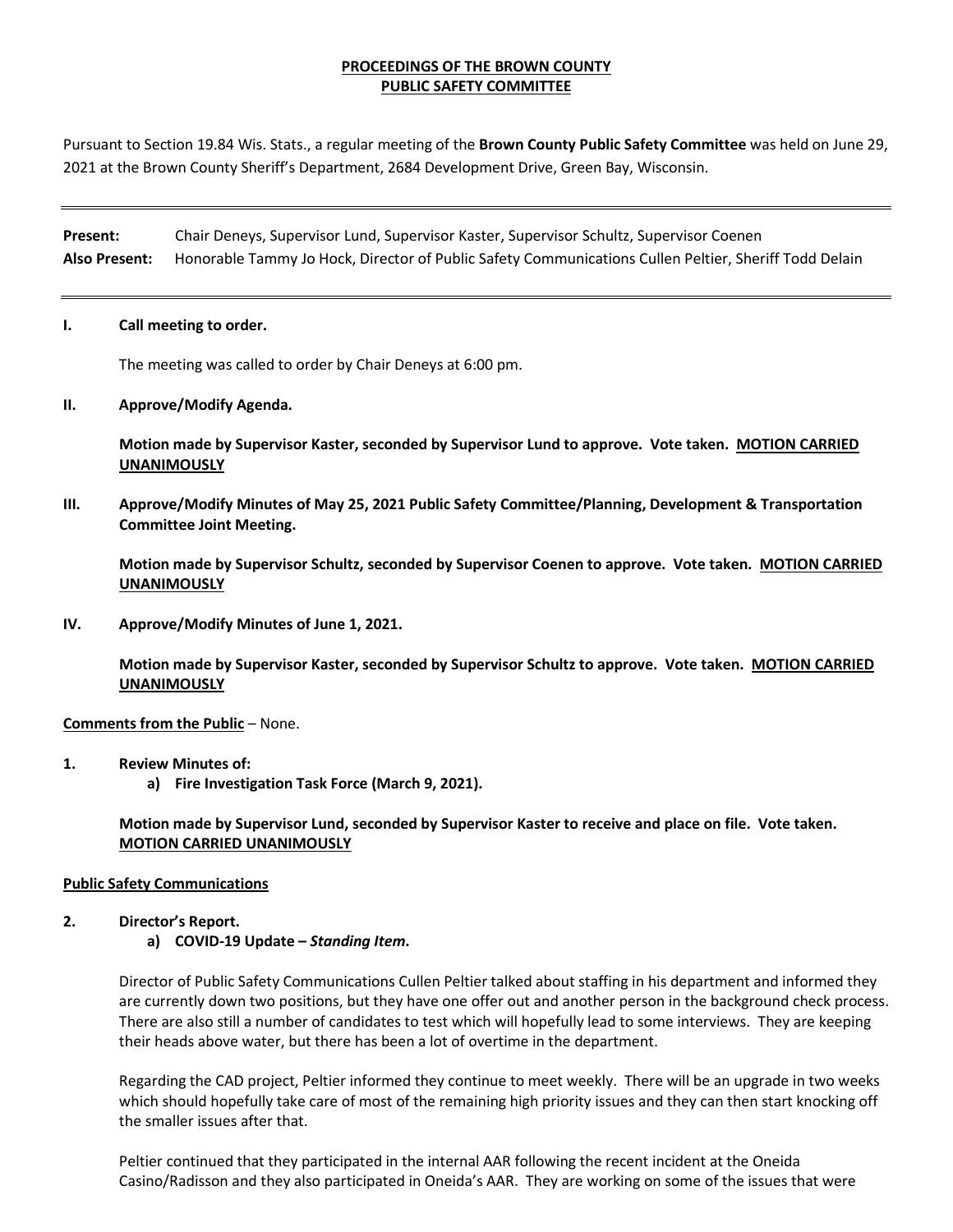discussed, including working with the Sheriff's Department and Police Department on some updates to the tactical work policy. Mandatory training will start on the updated policy in August.

Peltier also talked about the Cofrin Library at UWGB that he brought up last month. He recently found out that the Republicans included funding for a new Cofrin Research Center in their version of the budget and he feels confident it will go through. Peltier has discussed temporary placement of equipment with Facilities at UWGB on either Wood Hall or the Lab Sciences Building. He noted that Wood Hall is 55 feet above ground level while Cofrin is at 131 feet so Peltier does not know if this is going to work and added that Baycom and Motorola engineers will have to look at that. The new building is expected to be at 75 feet, so approximately 50 feet will be lost. The next step will be to do an engineering study and then when that information comes in, they can start making decisions. There are many moving parts to this and Peltier is keeping on top of it the best he can and will keep the Committee updated.

Peltier concluded by talking about the large fire over the weekend at Chicago Street Pub and the adjoining church in Ledgeview. It was a five-alarm fire and then they went on to strike teams. Staff did pretty well and they did not have to call in additional help, but the Communication Specialist did come in to assist the new supervisor as it was the new supervisor's first night on his own. Strike teams came in from Shawano County and Manitowoc County as well as tenders from a number of agencies.

## **Motion made by Supervisor Lund, seconded by Supervisor Schultz to receive and place on file. Vote taken. MOTION CARRIED UNANIMOUSLY**

### **Emergency Management**

### **3. Director's Report.**

**a) COVID-19 Update –** *Standing Item***.**

Peltier covered the Emergency Management report as Emergency Management Director Lauri Maki was unable to attend. EM has been working on a number of projects and Peltier outlined those for the Committee. They recently participated in the Safety Town program and also continue to work with the Chamber on the PIO planning process. There are two post-disaster damage assessment training sessions scheduled for tomorrow with WEM in the EOC. EM is also working with Outagamie County on a cross-jurisdictional agreement for the IPAWS program through FEMA to be sure that everyone in areas that lie in multiple counties receive alerts. EM will be ending their COVID response at the end of the month. Peltier also informed EM sent out several Code Reds recently regarding missing persons as well as one asking people to stay away from the fire in Ledgeview.

Peltier concluded by informing that the GB Fire Department recently got a new Hazmat rig which means Brown County no longer needs their rig so it was auctioned off for \$36,000 for the trailer and tow vehicle. Those funds will be applied to the ongoing maintenance program for the sirens that Maki has talked about in the past.

## **Motion made by Supervisor Coenen, seconded by Supervisor Kaster to receive and place on file. Vote taken. MOTION CARRIED UNANIMOUSLY**

### **Circuit Courts, Commissioners, Probate**

**4. Budget Status Financial Report for May 2021 - Unaudited.**

**Motion made by Supervisor Schultz, seconded by Supervisor Coenen to receive and place on file. Vote taken. MOTION CARRIED UNANIMOUSLY**

### **5. Director's Report.**

### **a) COVID-19 Update –** *Standing Item***.**

Presiding Judge Tammy Jo Hock reported that most of the COVID protocols at the courthouse have ended, with the exception of some procedures that remain in place for jury trials. The procedures that are still in place will likely end at the end of July unless something comes up that deems it appropriate to keep them in place and Judge Hock also noted they are starting to do more in-person hearings.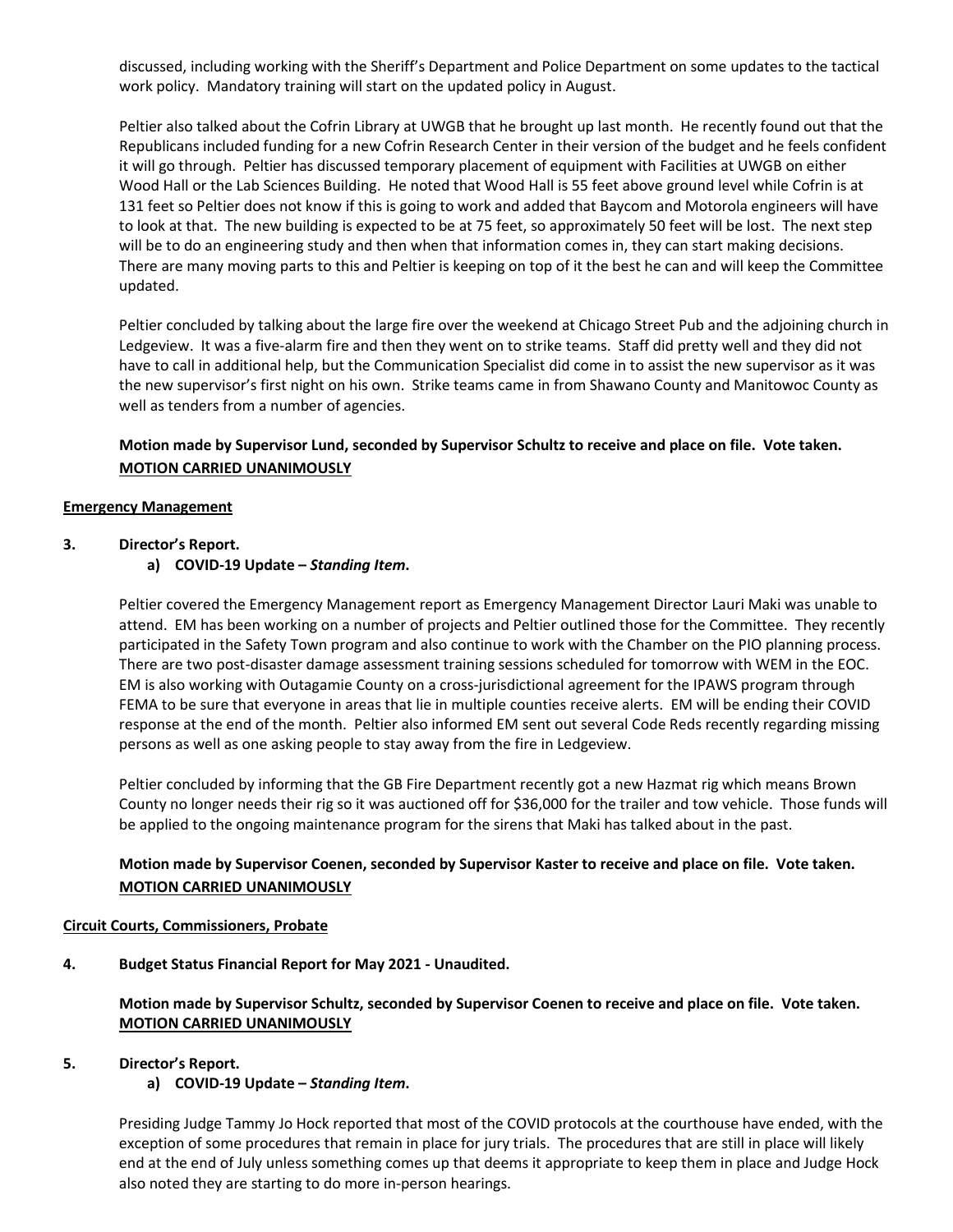Regarding the Public Defender issue that has been brought up in the past, Judge Hock informed there really has not been any improvement, although the Public Defender's Office has added more staff which will hopefully eventually result in them being able to take more cases. The real issue is that this is state funded and there are not enough available attorneys to take the cases. Judge Hock also mentioned that the Court of Appeals has accepted another case from Brown County on the issue of not having attorneys for people charged with crimes, whether they are in custody or not.

Judge Hock continued that the Commissioners recently approached the Judges about this ongoing problem and asked at what point the Judges would like to be notified and they agreed on 60 days. So, at 60 days the Commissioners will let the Judges know if there is a case pending and there is no attorney. At the most-recent judges meeting it was indicated by many of the judges that they are likely to appoint at the county's expense at that point. These are cases that should be represented through the Public Defender's Office and therefore paid by the state. Back when the Public Defender rate was \$40 an hour, the county asked the state if the state would pay the first \$40 and then the county would pay the difference between that rate and the appointed rate but the state would not agree to that. Judge Hock wanted to update the Committee on this issue as it is likely to lead to a large increase in costs to the county.

Supervisor Schultz asked what the best move would be to get this fixed. Chair Deneys responded that he followed up with some of the representatives that were involved in the legislative phone call and the one who said they would take the lead on this never returned Deneys's call and Deneys was not able to get through to the other one. He has had conversations with Administration on this and one of the thoughts is to sue the state and Deneys also feels it would be a good idea to start sending invoices to the state.

Supervisor Lund questioned if changing the jurisdiction on these cases to a county that has enough Public Defender attorneys would be possible. Judge Hock responded that they do try that, but the problem is that they do not pay the Public Defenders enough. They are only paid \$70 an hour, and less for travel time, so attorneys do not want to take cases where they will have to travel to court.

Judge Hock's biggest concern is that if at 60 days the county is going to start appointing attorneys at the county's expense of \$100 an hour, they will not get Public Defenders to take these cases in the first 60 days at \$70 an hour. It will not take long for the Public Defenders to learn to hold off until they are appointed by the court for more money. Lund asked if it is the more complicated cases that they are having problems getting Public Defenders to take. Judge Hock responded that it is a challenge for any case. What is especially challenging is when a Public Defender wants to withdraw from a case. She does not allow withdrawals very easily because once an attorney withdraws it will be extremely difficult to find a replacement. Judge Hock also mentioned there are many cases that have conflicts of interest when there are a number of defendants.

Supervisor Kaster noted that he has talked to several representatives about this and they all informed him that the rate for Public Defenders had just been raised. Judge Hock confirmed that the rate was increased, but only to the break-even point of \$70 an hour and also noted this was the first increase in about 25 years. Kaster informed he will contact representatives again and Deneys said that would be a good thing for all Committee members to do.

Schultz questioned if there could be a requirement that private attorneys have to take a certain number of Public Defendant cases per year. Judge Hock responded that attorneys in Wisconsin are supposed to do pro bono work, but there is not a requirement that private attorneys have to do Public Defender work. In addition, there are a lot of civil attorneys that do not do any criminal work and therefore would not have the appropriate insurance for it or the experience to do criminal cases.

Supervisor Coenen asked when the 60-day notification process will start. Judge Hock responded that the meeting was a week ago and was long overdue. The reason they agreed on 60 days is because they did not really have a consistent policy and it is too hard for the Commissioner to monitor things for eight different judges without a consistent policy in place. Judge Hock understands that 60 days is not enough time for the Public Defender's Office to find attorneys, especially for someone that is in jail. She just received information from Commissioner Burke that some people who are not in custody have been waiting for an attorney anywhere from four months to over a year. These cases have not gotten to the preliminary hearing stage yet, but a preliminary hearing is supposed to be held within 20 days for someone who is not in custody, so this is very concerning. Judge Hock also talked about the *Lee*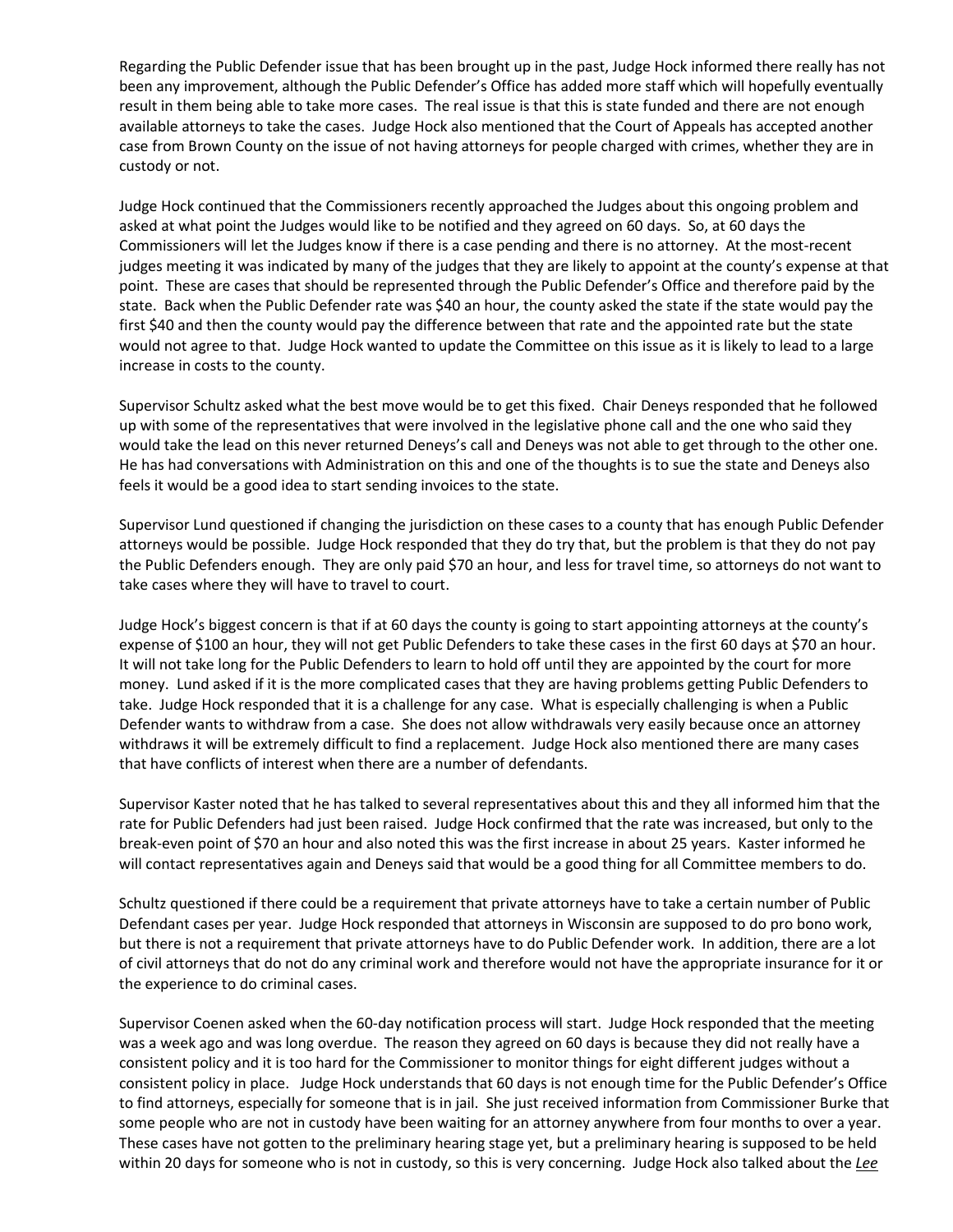case that was discussed at earlier meetings where the defendant did not have his preliminary hearing in the time allowed and noted that the case has been dismissed by the Court of Appeals without prejudice. Judge Hock concluded that there are more and more crimes being committed and more and more cases coming in and less and less attorneys.

Deneys reiterated that the general sense he got from Administration is to file a lawsuit and the Committee agreed. Schultz feels this is at a crisis level. Judge Hock feels it would be useful to get some input from Corporation Counsel on this as to how to set up the order such that it will keep that option open because it has to be clear that the County is appointing an attorney because the Public Defender's Office has been unable to appoint and now it is a county expense rather than a State of Wisconsin expense. Kaster feels we should let the representatives know that a lawsuit is being considered so they know this is serious. Deneys said he can also ask Deputy Executive Jeff Flynt to set up another phone call with our representatives. Judge Hock added that she would be happy to speak with the representatives if they need information.

## **Motion made by Supervisor Coenen, seconded by Supervisor Schultz to receive and place on file. Vote taken. MOTION CARRIED UNANIMOUSLY**

## **District Attorney**

**6. District Attorney Report. a) COVID-19 Update –** *Standing Item.*

*No report; no action taken*.

## **Medical Examiner**

- **7. Medical Examiner's Report.**
	- **a) COVID-19 Update –** *Standing Item***.**

Medical Examiner Director of Operations Barry Irmen provided his report via speaker phone. He talked about the new Medical Examiner facility and noted that they discovered on a walkthrough last Thursday that the doorways into the morgue and lab areas do not have the required clearance. Solutions for this are being worked on with the vendors they were going to use and with other potential vendors and depending on what they find as options, it could take 12 – 16 weeks to order the doors, have them fabricated, delivered and installed. The doors could impact many things such as the terrazzo flooring, paint and a number of other things. There has been some talk about possibly getting partial occupancy so the office can move into the building but still use the Duck Creek facility for the decedents, but it is not known at this time whether the building inspector would grant partial occupancy.

Schultz asked for clarification as to what the problem with the doors is. Irmen explained the doors in the lab and autopsy area are supposed to have a 60" minimum open space so decedents can be moved on carts into those spaces. Some carts are 44.5" wide and they do not steer straight all the time. The downside to accepting something that is smaller than 60" is that if the carts hit a door, it will damage the stainless and eventually compromise the opening system which will result in repair costs. Having 60" openings will prevent those subsequent repairs. Irmen continued that the doors were ordered at 60" but there were some communication problems between the architects and the vendor. Schultz asked if there is any sort of temporary fix that could be used until the proper doors arrive. Irmen responded that would affect several things. He explained that the autopsy spaces are negative pressure so when the doors open they have to balance the room so the air changes occur as they are supposed to. Hanging a door that is narrower would impact the wall and the terrazzo and they would then have to take those out to put the proper ones in which would impact the terrazzo and drywall further, resulting in significant expense. Hanging something like a tarp would not allow the air exchanges to occur as they are supposed to.

Lund asked who is paying for the change order and how the wrong doors were ordered. Irmen responded that the 60" width has always been the width, from the planning stages early on. He believes it was in the architectural plans and does not believe this is a county problem to solve or pay for. Irmen also noted that even if partial occupancy was granted, there is not a doctor to put there anyway.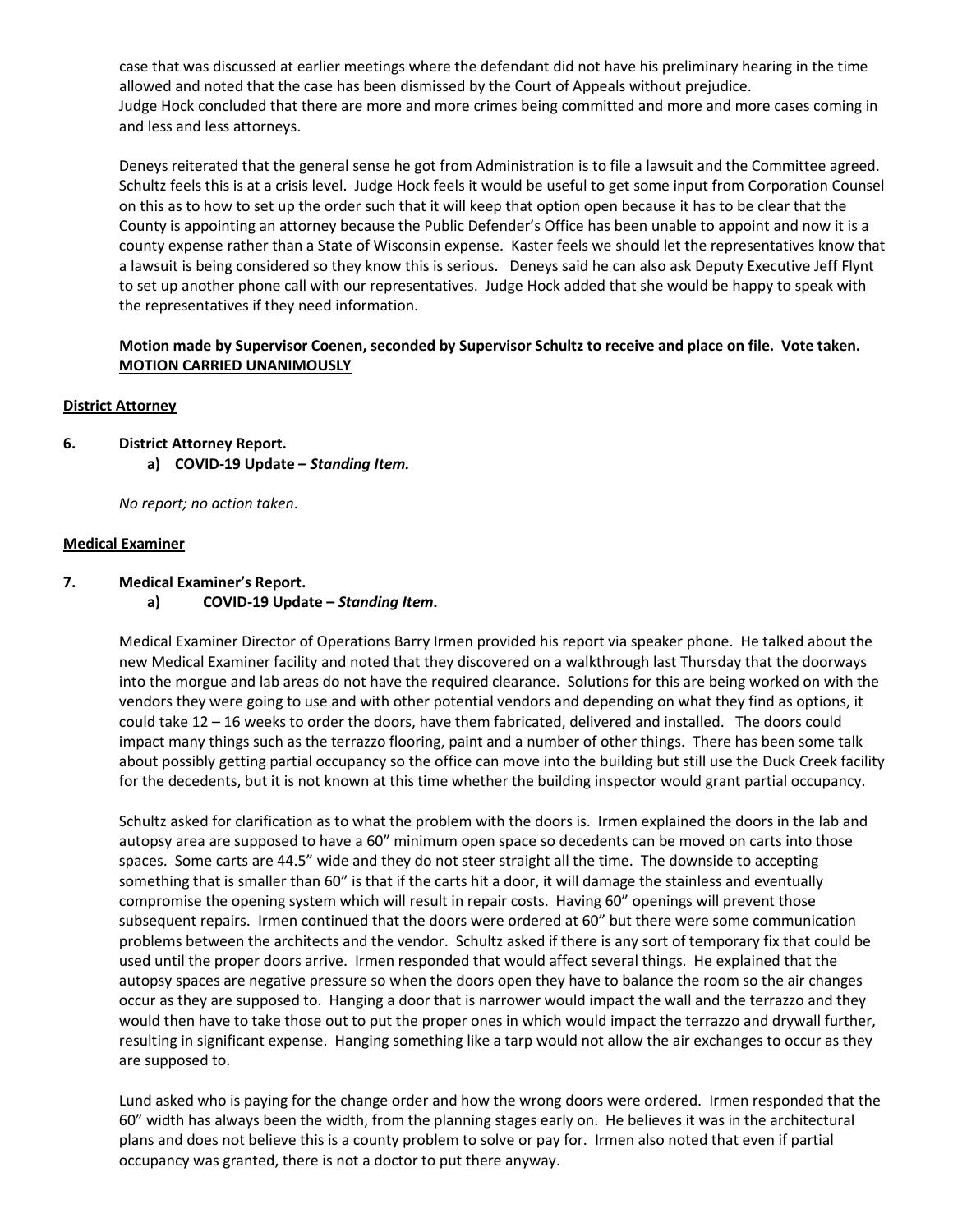Coenen asked when we would know if partial occupancy would be granted by the inspector. Irmen responded that we would have to give Venture Architects a few weeks to work on what the potential solutions look like and get a timeline for when that work can be completed and then we can cross the bridge of partial occupancy.

## **Motion made by Supervisor Lund, seconded by Supervisor Schultz to receive and place on file. Vote taken. MOTION CARRIED UNANIMOUSLY**

## **Clerk of Courts**

## **8. Clerk of Courts Report.**

**a) COVID-19 Update –** *Standing Item.*

Deneys noted that he has been informed by Clerk of Courts John Vander Leest that interviews for the position that was approved at the last meeting have been done and a selection will be made in the next few days.

*No report; no action taken.*

### **Sheriff**

### **9. Update re: Jail Addition –** *Standing Item.*

Sheriff Todd Delain informed he toured the jail addition yesterday and things are moving along very well. At this time things are still on place to get the keys in July and have inmates in there around September 1.

*Standing item; no action taken.* 

## **10. Budget Status Financial Report for May 2021 – Unaudited.**

Delain pointed out a typo in the *notes* section of the report in the agenda packet and said expenses should be at 40.7, not 40.8 and revenue should be at 40.8 and not 40.7. Delain pointed out that any time expenses are even one point of a percent greater than revenue he gets concerned. The Sheriff's Department is currently on budget, but Delain noted that it will be razor tight.

## **Motion made by Supervisor Lund, seconded by Supervisor Coenen to receive and place on file. Vote taken. MOTION CARRIED UNANIMOUSLY**

### **11. Key Factor Report for May 2021 – Unaudited.**

Delain referred to the report in the agenda packet and noted that the average monthly population between May 2020 and May 2021 indicates there are 32 more inmates per day in 2021 than there were last year, but this is not a surprise as numbers are trending back to normal. Last year numbers decreased due to COVID and they knew numbers would increase this year as things started to open back up. Overtime expenses have gone up but that was expected because staff is participating in grants that they did not participate in last year, however, some of that will be offset with revenue from the grants.

## **Motion made by Supervisor Schultz, seconded by Supervisor Coenen to receive and place on file. Vote taken. MOTION CARRIED UNANIMOUSLY**

### **12. Budget Adjustment Request (21-048): Reallocation between two or more departments, regardless of amount.**

This budget adjustment is to utilize contingency funds to replace the lighting control system in the jail. The current system is failing and it is not possible to find replacement parts, resulting in safety issues for staff and inmates. The product being proposed for this project is currently installed in many major sports stadiums without issues in the installation, operations, or replacement of the light panels. Quotes for parts and installation have been obtained but action must be taken soon as costs and availability of supplies cannot be guaranteed after July 1, 2021.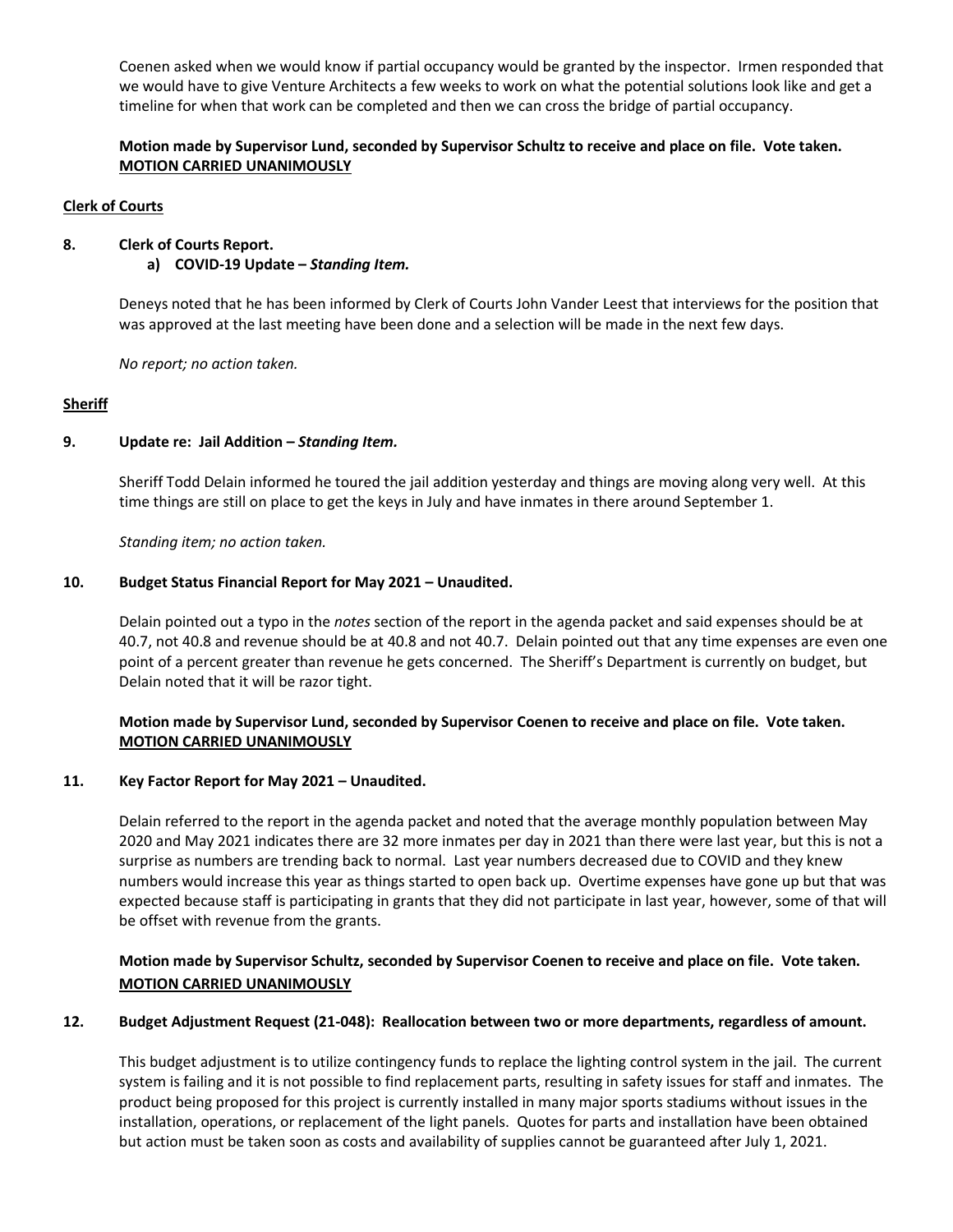Delain explained that this micro light system would control all of the lights in each pod. There are 18 panels throughout the jail and Delain knew that they would start to go out so he included just short of \$10,000 in the budget to replace one of these panels. Since then, four additional panels have completely failed and one is in very, very poor condition which is resulting in some serious lighting issues in one of the pods that is almost resulting in safety issues. Delain explained how the micro panel works and said it controls every single light in a pod. With the jail being 20 years old, all of the panels are failing at the same time. There is a reset function in the panel and correctional officers had been able to go to the panel and reset it, but the problem now is that Facilities will not allow staff to go inside the boxes because they are afraid someone could be electrocuted or a fire could start.

Delain talked to Director of Administration Chad Weininger regarding this and was advised to go the route of a budget adjustment from the contingency fund. This budget adjustment will also go to Administration Committee for approval before moving on to the full County Board. Delain talked briefly about other things in the jail that will need to be replaced soon and informed that he will be meeting with Public Works Director Paul Fontecchio to come up with ways to address some of these issues in the 2022 budget.

## **Motion made by Supervisor Schultz, seconded by Supervisor Kaster to approve. Vote taken. MOTION CARRIED UNANIMOUSLY**

### **13. Sheriff's Report.**

## **a) COVID-19 Update –** *Standing Item***.**

Delain talked briefly about COVID 19 and said because the CDC guidelines have not changed for jails, they are still doing exactly what they were six months ago. There have not been any issues with staff or inmates getting sick.

Delain also talked about staffing in the jail and said that as of today they are down  $17 - 18$  correctional officers. Two resigned earlier in the week, both of whom were young employees hired earlier this year. Both of them were certifiable to be police officers and both of them have taken jobs as police officers in other municipalities. Delain has hired in the neighborhood of 12 employees this year, but they are still 18 down and we are only six months into the year. This is the most hires he has ever seen in his 11 years in administration.

Delain continued that he has talked to the County Executive about this and let him know that the jail population is going up and there are likely to be some issues. If nothing changes by Friday, Delain will have to ship females out to any county that will take them to clear out some space to use for males. If they continue to lose correctional officers, the only option will be to shut down floors and ship inmates out. It will be more cost-effective to ship inmates than to pay three shifts of overtime 24/7. If they do not ship females and they stay on pace until the end of the week, that is the position they will be in by Friday. Opening the new pod will help because it is much more efficient; the pod can be run with less staff. Delain does not want to get in a pattern where he is forcing overtime because that will affect morale and he would likely lose more officers.

Delain has advised the County Executive and Director of Administration that they have to figure out something as a county to make the job one that people want to stay in. This is not just about hiring; it is about retaining. Delain said the new generation of employees seem to only be interested in working a Monday through Friday job during daytime hours. They do not want to work holidays, weekends or night shifts and they do not want to do overtime either and Delain has not seen this before in his career. Generations ago people were fighting for overtime and now when overtime is posted, it is hard to fill the slots. Delain does not think this is exclusive to Brown County; the same problem seems to exist at the mills and factories throughout Brown County and the state.

Delain feels the County Board is going to really have to look at the 24/7 operations in the county. He does not have the answer, but it is something that needs to be looked at. Information he gets from exit interviews is that they do not like the hours. Delain said one thing may be to incentivize night and weekend hours.

Kaster asked about staffing the new pod and how many fewer employees will be needed to staff it. Delain responded that the new pod can house 124 inmates and can be run by two officers. He added that the max capacity of the first three floors of the downtown is about 129 and it takes at least four officers to run it plus someone in master control. Kaster agreed with Delain's earlier comments regarding the current generation in the workforce and said it is especially hard at the jail due to the amount of training that needs to be done. Delain noted he has even looked at the potential of hiring retired sworn officers to work part-time, but for them to work in the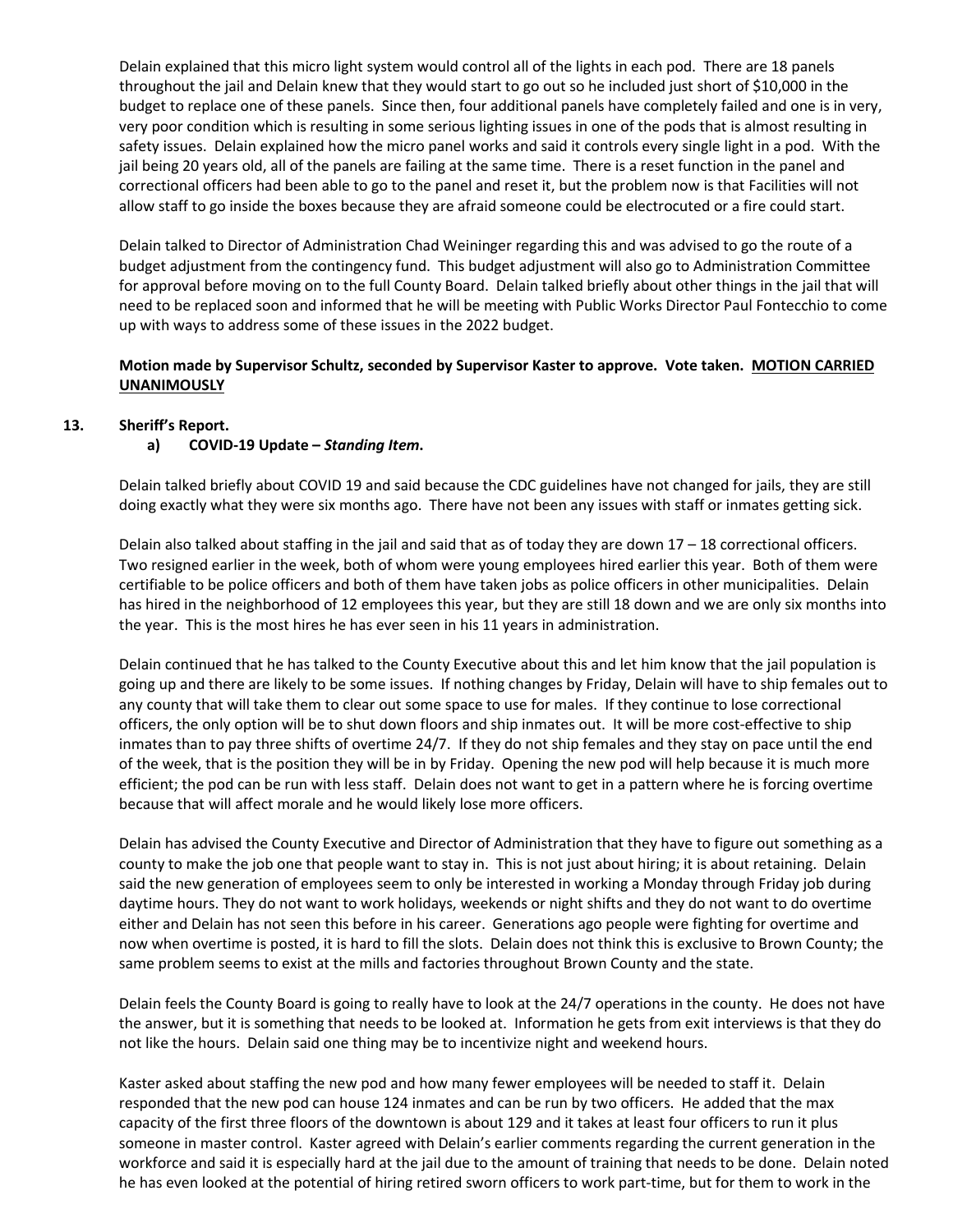jail, they have to go to the jail academy to be certified which is a five week program and then there is still five weeks of training specific to Brown County. He does not feel that retired people are going to commit to two months of full-time training to get a part time job and then also do a minimum of 24 hours of training each year which is required by law.

Delain continued that he has recently hired some sworn officers that came from the jail and are still jail certified. The downside of having these deputies work in the jail is that they would need to be paid at time and a half at the deputy rate which is significantly higher than the pay for correctional officers which will create problems. Delain will only do this if he gets to the point where he cannot even force correctional officers to come in for overtime and it has to be done in order to prevent more officers from leaving.

Schultz believes that due to the expense of the constant background investigations and the training and retraining and the overtime to fill these open positions, the first step the county needs to take as soon a possible is to stop worrying about making them protective status. Delain said the downside to that is that they do not have collective bargaining and once you do that, collective bargaining would be created and that is what the holdup has been.

Kaster asked what the minimum requirement is for someone to become a correctional officer. Delain responded that the only requirement for corrections is a high school diploma. Delain wanted to make it crystal clear that the education requirement they had ten years ago has decreased, but what he absolutely will not compromise on is the standard of the character of the individuals they hire. To be a member of the Brown County Sheriff's Office they have to have good, sound character.

The other item Delain wanted to bring up with the Committee is the state pushing their issues onto the county for housing DOC inmates. The state has been paying recently, but Delain just received word that effective August 1, the DOC will be changing how they will be paying to house inmates. He explained that the jail always has a group of inmates waiting to go to prison and Brown County is allowed to transport inmates every week to prison. Delain mentioned that in the past it would be normal for the jail to house about eight DOC inmates at a time. The DOC cancelled the shipment of inmates in March 2020 which pushed the jail up to about 15 DOC inmates. The DOC has now indicated they will use pre-COVID numbers to determine how many DOC inmates they will pay for. For Brown County, Delain feels the number should be about eight and the DOC will pay for the number of inmates that is beyond the normal number in the jail pre-COVID. Pre-COVID the state did not pay anything to the county for housing inmates awaiting to go to prison. When COVID hit, the state said they would pay the county for housing DOC inmates beginning with the date they are sentenced, but the statutes do not allow that. The statutes say it is the county's responsibility to house DOC inmates until the DOC receives them.

Delain also learned that the DOC will be increasing the number of inmates they take in each week by 10 to decrease the backlog which, at one point, was over 1300 inmates. It is estimated that taking in 10 additional inmates each week will not clear the backlog until September 2022. Delain said the county can only ship the number the DOC will allow to be delivered. The DOC is stopping payment for anything outside the county's pre-COVID numbers. The Support Services Captain is currently extracting numbers from the computer system to get an accurate average to compare with what the DOC says.

## **Motion made by Supervisor Lund, seconded by Supervisor Schultz to receive and place on file. Vote taken. MOTION CARRIED UNANIMOUSLY**

## **Other**

**14. Audit of bills.**

## **Motion made by Supervisor Lund, seconded by Supervisor Schultz to pay the bills. Vote taken. MOTION CARRIED UNANIMOUSLY**

## **15. Such other matters as authorized by law.**

Deneys informed the work group that was formed as a result of the recent joint Public Safety Committee and Planning, Development & Transportation Committee will be meeting on July 14.